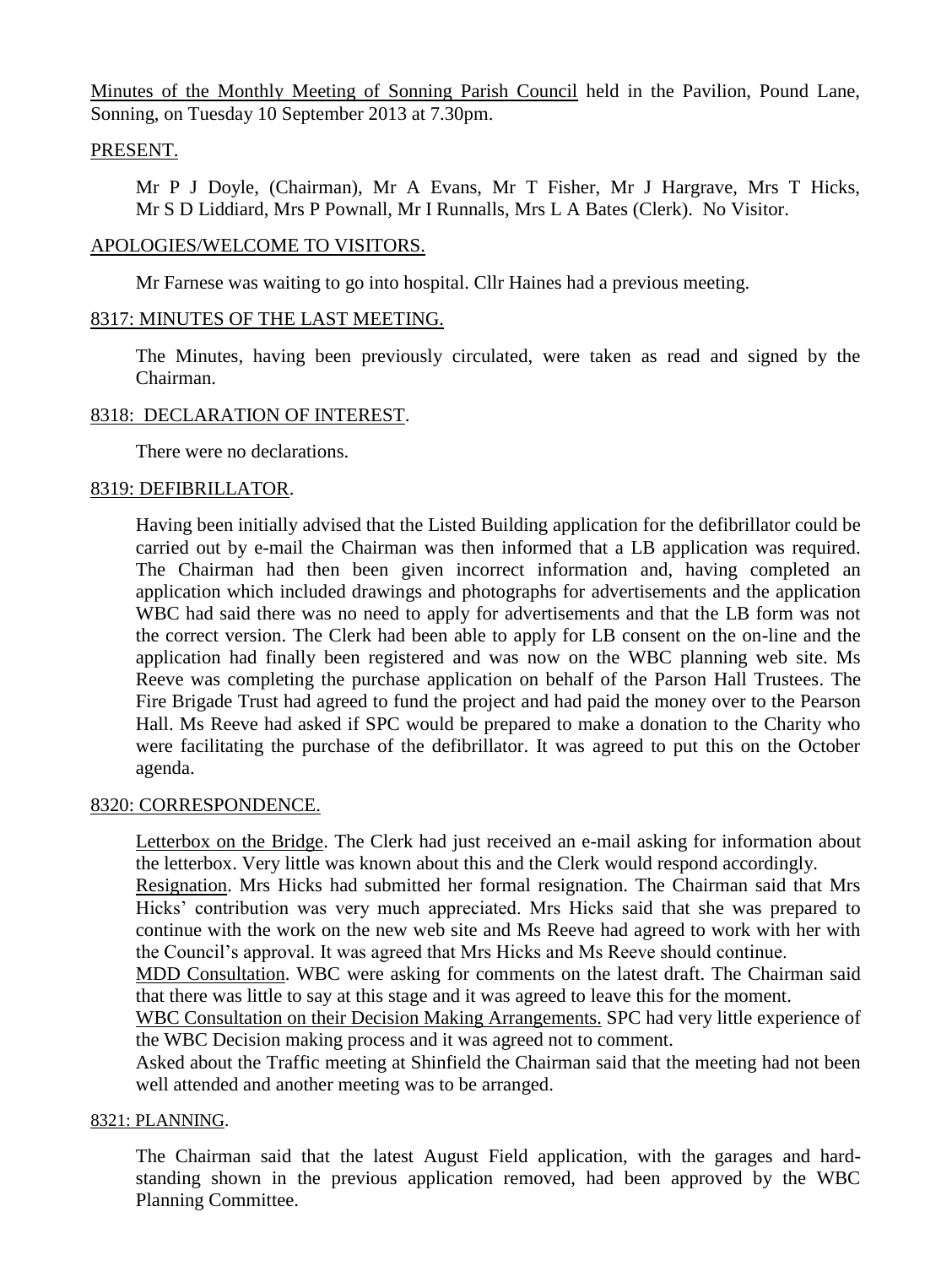### 8321: PLANNING (Cont'd).

The Fire Station application had also been approved by the WBC Planning Committee. The Glebelands application had been approved.

There was a listed building application for Pilgrim's. The work had already been carried out but WBC wanted a LB application with the garage removed as it was not part of the Listed Building.

An application for 1 Greendown Cottages had been refused. A second revised application had addressed SPC's concerns and they had been recommended for approval.

The Palmer Pump had been approved. An application to comply with the conditions was required.

The Chairman said that there were concerns about the way the WBC Planning Committee had handled the application for the Fire Station. The planning committee had ignored the poor sightlines in spite of the Chairman explaining the danger and showing a plan clearly outlining this. WBC highways were prepared to allow the lines to be taken to the crown of the road in spite of Manual for Streets indicating that this should only be used in situations where no overtaking could take place. The Chairman had also explained that, when braking, a car travelling at 20mph would travel 33 metres, and take 4 seconds, before coming to a halt. Using the site-lines for the new access the car would come to a halt 8 metres beyond the new entrance. The committee had chosen to accept the highways view and the only comment had been from one Councillor who had said if the entrance was good enough for fire engines it was good enough for the new house (another member had pointed out that the discussion was not about the existing access). The committee had not asked if the Chairman's comments were true. The highways officer had just said that the proposal was 'acceptable'. In reply to the question of the S106 affordable housing element being reduced to zero, due to the proposal not be 'viable, the planning chairman had said that there was a 'robust' system in place and, having gone to arbitration the result was to reduce this to zero. With August Field paying £40,000 for affordable housing on four new houses it was difficult to see how the system worked. The Chairman had spoken to John Cawdell about the possibility of SPC meeting up with highway and planning officers and he had said that he could arrange this. Following discussion it was agreed that the meeting should be arranged for Tuesday 17 September between 12 noon and 1.00pm. The Chairman, Mr Evans, Mr Fisher and Mr Runnalls all agreed to attend.

The Chairman said that the Society's latest edition of the Bridge stated that the proposed development of the Fire Station had been approved but the proposed new house had been refused. A photograph of cars parked in Sonning Lane was also included but it was a mystery as there was no accompanying article, it was agreed not to comment.

Mrs Hicks said that she had spoken to the family, who were clearing the Fire Station and had lit a bonfire. They had not applied to discharge the conditions and were tidying up on a one off basis.

The following applications were ongoing: 1 Sonning Gate (F/2012/1398) Land facing Duffield Road (F/2013/0634); Pilgrims Thames Street (LB/2013/0924); South Meadow Cottage (F/2013/0801); 11 Hawthorn Way (F/2013/1549).

The following applications had been approved: The Granary (F/2012/2440; August Field (F/2013/0140), Former Fire Station (F/2013/0149: Glebelands Thames Street (F/2013/0825): The Palmer Pump (LB/2013/1271).

The following applications had been refused. 1 Greendown Cottages (F/2013/1048).

The following new applications had been received. 1 Old Bath Road (F/2013/1487). Erection of a two storey gabled front elevation a single storey front extension to existing garage part conversion of existing garage to additional habitable accommodation part single and part two storey side extension following demolition of existing single garage and passageway erection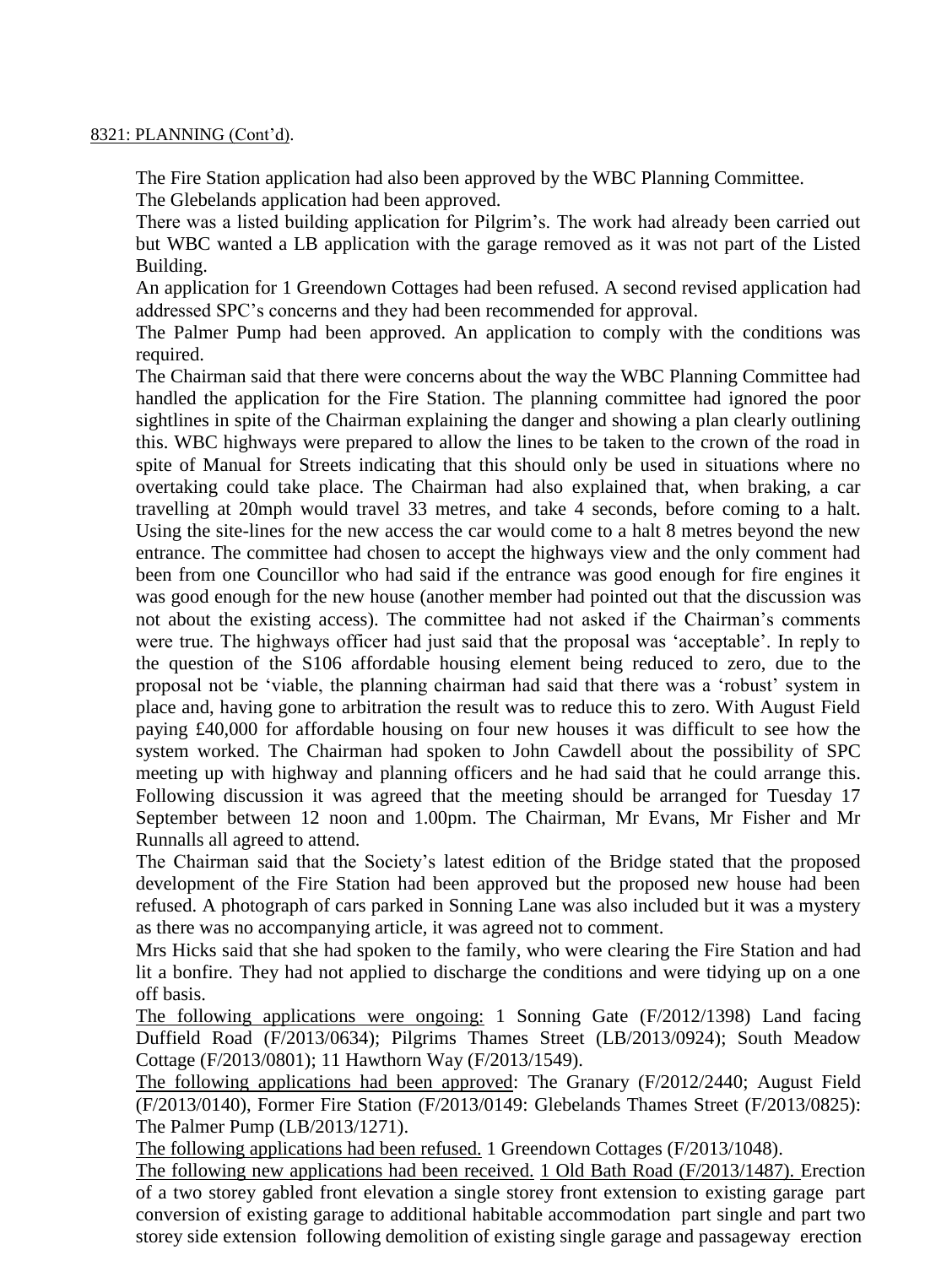### 8321: PLANNING (Cont'd).

of a two storey and single storey rear extensions and alterations to the existing drive layout and erection of new gate post and gates and conversion of existing loft to additional habitable accommodation to include alterations to roof (amendment to previous consent F/2012/1859) 7 Old Bath Road (F/2013/1546) Non-material amendment to planning consent F/2011/2151 to allow for alterations for fenestration chimney position and removal of column to rear of dwelling. 1 Greendown Cottage Thames Street (F/2013/1662). Two storey front/side extension plus single storey rear extensions to dwelling. Pilgrims Thames Street (F/2013/1742) Listed Building Application for proposed removal of internal wall new internal walls removal of spiral staircase reinstating of floor poulticing of beams and timbers and lowering an existing concrete floor.

### 8322: CONSERVATION AREA ASSESSMENT.

The Chairman said that he would be getting in touch with Mr Hart, the Chairman of the Society's Planning and Highways Panel.

# 8323: QUESTIONS FOR BOROUGH COUNCILLOR.

In the absence of Cllr Haines there were no questions.

### 8324: PARISHIONERS QUESTIONS

In the absence of any parishioner there were no questions.

### 8325: PROPOSALS FOR QUEENS JUBILEE CELEBRATIONS.

The Chairman said that the work to install the lights on the Bridge would now be carried out between 28 October and 13 November to coincide with the WBC closure. It was not yet clear if the Bridge would be closed for 24 hours or just during working hours. The Chairman had spoken to Scottish and Southern who would liaise with WBC and who had said that they could reduce their quote as less work was involved. The Chairman had provided Balfour Beatty with a drawing of the proposal. Sally Hughes had asked the Chairman for the dates and he had explained to her that, as a temporary traffic order was being used, there would no consultation on the closure and therefore no objections could be made. As the current fundraising would not cover the full cost of the lighting the Parish Council would pay the difference on the understanding that they would be reimbursed as further funding became available. The Clerk would add this proposal to the October agenda.

### 8326: FINANCE.

- a) Report. The finance report was circulated and noted. A news item had shown a fire caused by a vandal involving safety surfaces and there were concerns about the Council's safety surfaces. The Clerk would check this out.
- b) Investments Santander. The current business bond matured on 1 October and Santander were offering 1.4% for the new 1 year bond, the current bond was for 3.2%. National Savings were offering 1.99%. Mr Hargrave proposed withdrawing the full £54,358.35 into the Yorkshire bank Mr Fisher seconded and this was unanimously approved. The Clerk would add reinvestment to the October agenda ready to agree the details.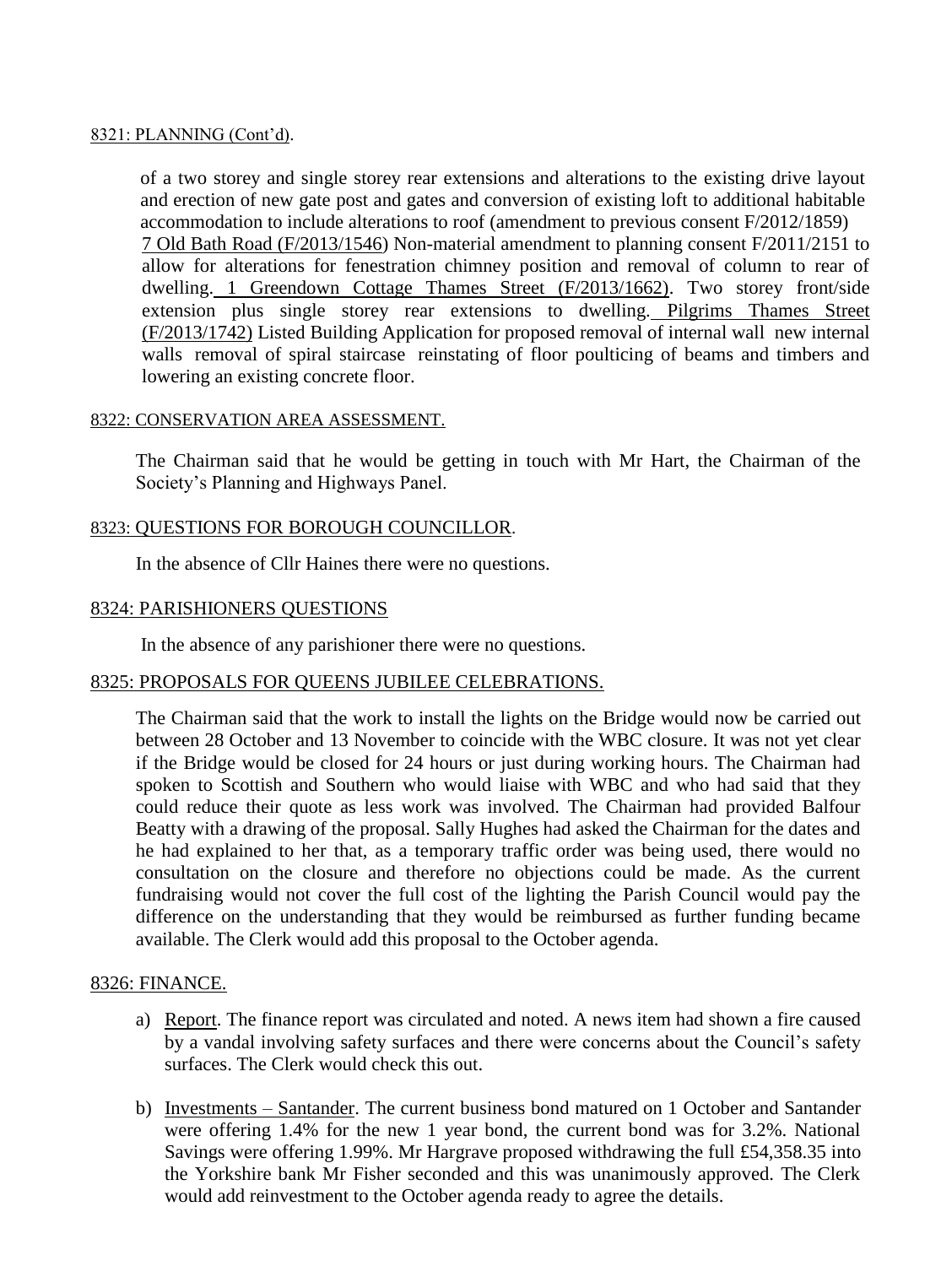#### 8326: FINANCE (Cont'd).

c) Payment of Accounts. The Chairman proposed making the following payments for July, Mr Runnalls seconded and these were unanimously approved. Mrs Pownall proposed accepting the following payments for August, Mr Liddiard seconded and these were unanimously approved.

July

| J UL Y                                        |         |
|-----------------------------------------------|---------|
| Street Furnishings – Additional Bollard       | 123.17  |
| Mr K Trimmings - Litter June                  | 145.83  |
| Southern Electric – St. Light Energy          | 467.91  |
| $Quadron - Dog Bins$                          | 83.58   |
| $SSE - St.$ Light M'tnce 838.86 Repairs 83.08 | 1012.82 |
| Inland Revenue – NIC 99.99 Tax $167.35$       | 267.34  |
| $BALC - Planning Training(x1)$                | 48.00   |
| Mr S Liddiard – Mower Petrol                  | 6.00    |
| Sonning Landscapes Mow Wharf & Playground     |         |
| 78.00 Cut Pound Hedge $-45.00$                | 149.00  |
| British gas – Pavilion Electricity            | 302.40  |
|                                               | 2606.05 |

August

| Mr K Trimmings – Litter July           | 145.83   |
|----------------------------------------|----------|
| Street Furnishings - Wharf Sign        | 23.22    |
| Thames Water – Pavilion water          | 47.12    |
| $SCS - Main Moving$                    | 192.52   |
| SCS Mowing SLTC 84.00 SCC 98.40        | 182.40   |
| $Quadron - Dog Bins$                   | 83.58    |
| Wicksteed – Skate-park Repairs         | 1719.60  |
| Sonning Landscapes – Mow Wharf         | 26.00    |
| Sonning Landscapes Cut Rec Hedge       | 55.00    |
| Playdale – Repairs Zip wire + New Seat | 954.92   |
| <b>Purco Print Newsletter</b>          | 105.00   |
| Caloo – Outdoor Exercise Machines      | 11994.00 |
|                                        | 15529.19 |

#### 8327: HIGHWAYS.

Mr Evans said that he had been away for two months and there had been no activity. He had set up a meeting with the Society but they had cancelled and he was endeavouring to set up another. Mr Runnalls said that a lorry watch was needed, lorries were ignoring the weak bridge restriction and the 20mph speed limit needed to be enforced. Mr Runnalls asked how much an illuminated speed sign would cost and Mr Liddiard said that it was possible to purchase a hand held speed gun. Mr Runnalls agreed to speak to Mr Hulley, who had all the information about the speed watches and was keen to see these re-established. The Chairman said he would like to see lorry and speed watches set up. Mr Liddiard agreed to cost speed guns and the Chairman would ask about the cost of an illuminated speed sign at the major Projects meeting on 17 September. Mr Runnalls would also ask Twyford PC if they had any information.

#### 8328: RECREATION AND ENVIRONMENT W.G.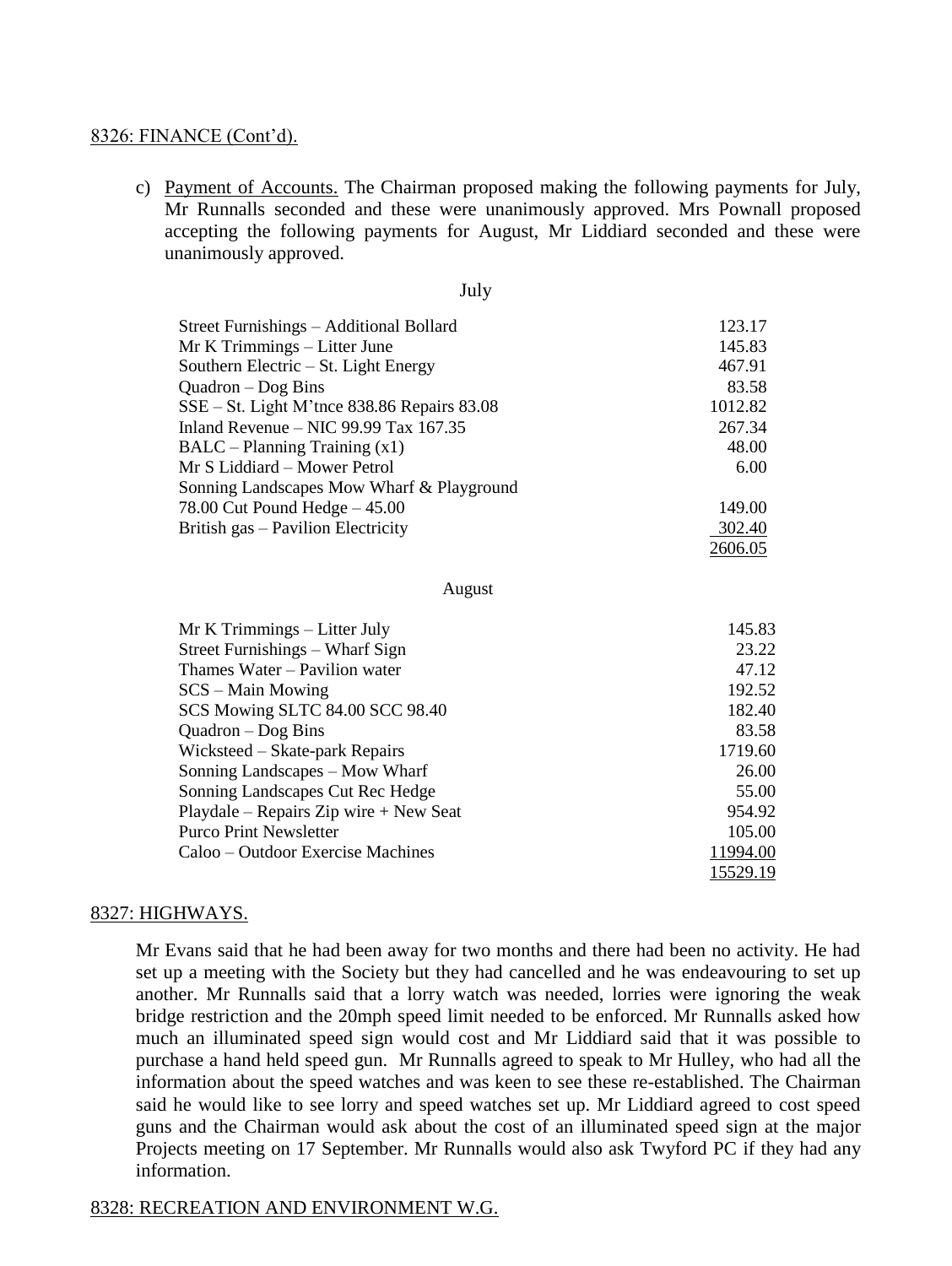a) Report. Mrs Pownall said that the exercise machines had been installed and the company would be returning to collect their skip. The basketball needed to be removed. Repairs had been made in Liguge Way after the Clerk said she had chased WBC, Property Services were

# 8328: RECREATION AND ENVIRONMENT W.G (Cont'd).

responsible for the area. Repairs to the zip wire and the skate-park had been carried out. SCC had asked if SPC would allow them to install a clock tower on the pavilion. It was agreed in principle, but SPC would like to see the proposals prior to installation (this was likely to require planning permission as it was in the Conservation area). The Chairman said that thanks were due to Mr Liddiard who had repaired and replaced the wooden bollards around the car park. The Clerk said that a tree on the edge of the car park had been broken off. Mr Liddiard said that he had a Plane tree and it was agreed that Mr Liddiard should plant it as a replacement. The Chairman said that the Henley Contracts would be mowing the Nature Reserve, their price was slightly lower than the main contractor's and they would strim the area where the Nature Reserve met the main field. Henley Contracts had said the field had been cut too short at the request of SCC. This was not good for the field and was only acceptable if the field could be watered and fed at the same time. SCC were making annual repairs to the practice run.

- b) Outdoor Exercise Machines. Mrs Pownall had produced a disclaimer sign, which the Chairman would laminate. The Chairman said that congratulations were due to Mrs Pownall, the new machines were a welcome addition and were being well used. Mrs Pownall said that a free plaque and stickers were available from the Awards for All web site and she would put an article in the Newsletter. A new bin was probably necessary as the area was so well used. Possibilities for an official opening were discussed and the Chairman agreed to think about a sport personality who might do this. Mr Evans suggested a 'fun day' event and Mrs Pownall agreed to discuss this with Sonning School.
- c) Safety Checks. With Mr Farnese indisposed Mr Fisher agreed to take over the safety checks for the time being.

# 8329: TECHNICAL SERVICES.

a) Report. The Chairman explained that the lock on the Wharf Gate had been broken off and removed on several occasions in recent months. The code on the lock had also been changed (Mr Liddiard found that it could be opened, but it was very difficult to line the numbers up) which had resulted in an unauthorised car being locked in. The Chairman had sourced an almost indestructible lock and chain (which the Clerk had purchased due to urgency) and had secured the hinge end of the gate.

The Chairman said there was a lot of dead wood on the Willow tree. The Clerk had asked Canon Tree Care to carry out an inspection and prepare a report so that a plan of work could be made. Mr Clark was currently abroad but would inspect on 28 September. Mr Collier was clearing the Wharf.

Mr Evans said that a huge branch had fallen onto a car parked alongside Shelvingstone, no one had been hurt on this occasion but there were several trees in need of attention in the same part of the garden. The Clerk would write to the owner recommending that professional advice was sought. Mr Evans said that the Willow on the opposite bank was leaning over Sonning Bridge The Chairman would provide the Clerk with a contact at the Environment Agency.

- b) Safety Checks. Mr Fisher would carry these out.
- c) Ash Tree Pound Lane. This had been covered earlier, it was in fact a Thuja tree.